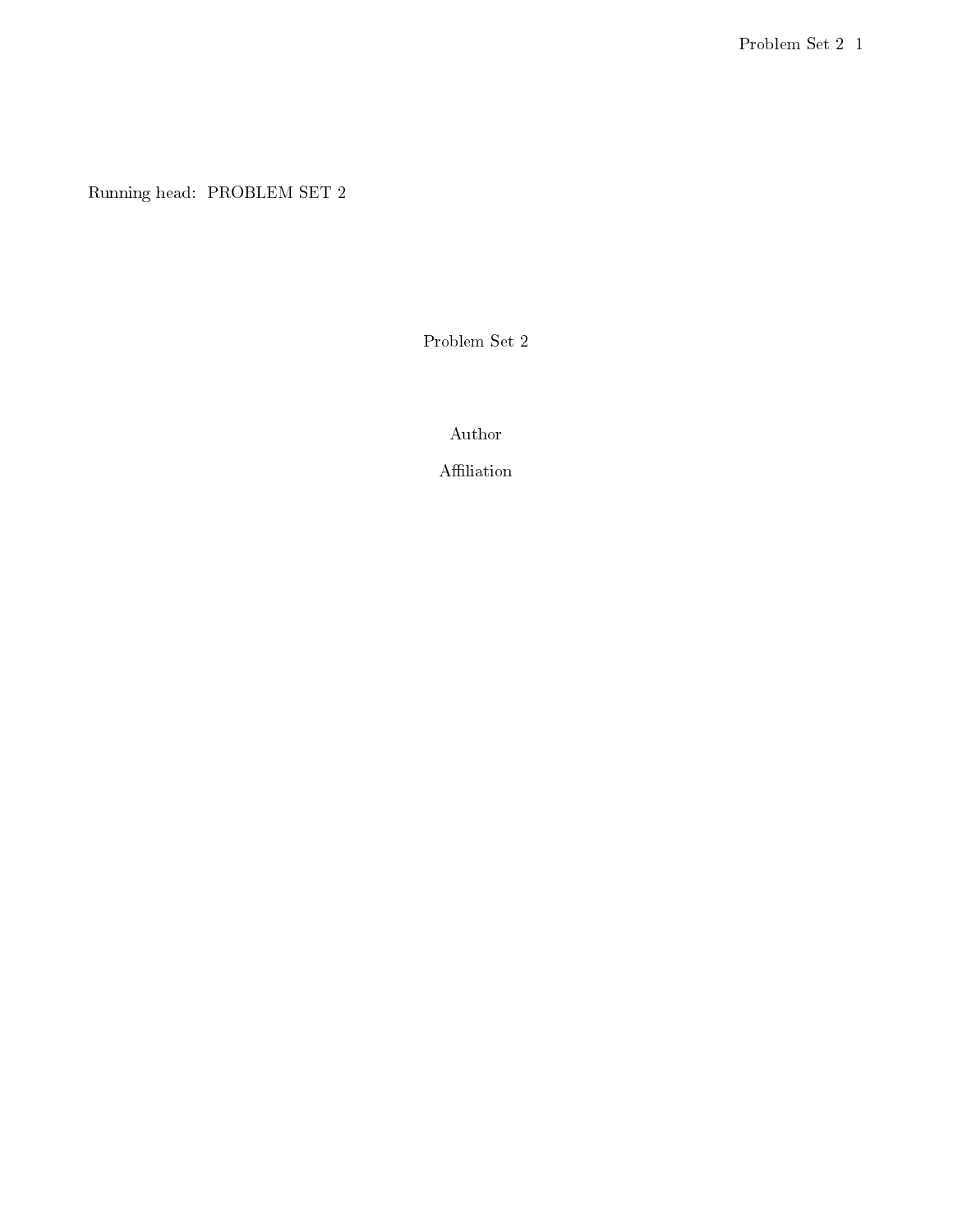## Problem Set 2

**Problem 1.** Describe how, if at all, each of the following developments affect the curves of the neokeynesian IS LM curves

- The coefficient of relative risk aversion,  $\theta$ , rises.
- The curvature of  $\Gamma(.)$ ,  $\gamma$  falls
- We modify the utility function,  $U = \sum_{n=1}^{\infty}$  $t=0$  $\beta^t[u(C_t)+\Gamma(\frac{M_t}{P_t})-v(L_t)]$  to

$$
U = \sum_{t=0}^{\infty} \beta^t [u(C_t) + B\Gamma(\tfrac{M_t}{P_t}) - v(L_t)], B > 0 \text{ and } B \text{ falls.}
$$

**Problem 2.** The Baaumol-Tobin model. Consider a consumer with a steadt flow of real purchases of amount  $\alpha Y$ ,  $0 < \alpha \leq 1$ , that are made with money. The consumer chooses hor often to convert bonds, which pay a constant interest rate of  $i$ , into money, which pays no interest. If the consumer chooses an interval of  $\tau$ , his or her money holdings will decline linearly from  $\alpha Y P \tau$  after each conversion to zero at the moment of the next conversion (here  $P$  is the price level, which is assumed to be constant). Each conversion has a fixed real cost of C. The consumer's promblem is to choose  $\tau$  to minimize the average cost per unit time of conversion and foregone interest.

• Find the optimal value of  $\tau$ 

• what are the consumer's average real money holdings? are they decreasing in  $i$  and increasinf in Y? what is the elasticity of average money holdings with respect to  $i$ ? wiht respect to Y?

Problem 3. The analysis of the 3.2.1 model assumes that employment is determined by labor demand. Under perfect competition, however, employment at a given real wage will equal the minimum of demand and supply; this is known as the short side rule. Draw diagrams showing the situation in the labor market when employment is determined by the short-side rule if:

- $P$  is at the level that generates the maximum possible output
- $\bullet$  P is avove the level that generates the maximum possible output

Problem 4. Draw all the supply diagrams for all the models of the labor market \*3.2.1-3.2.4 write some implications, now assume that there is a shock in the demand what happens in every one. Then assume a supply shock what happens then?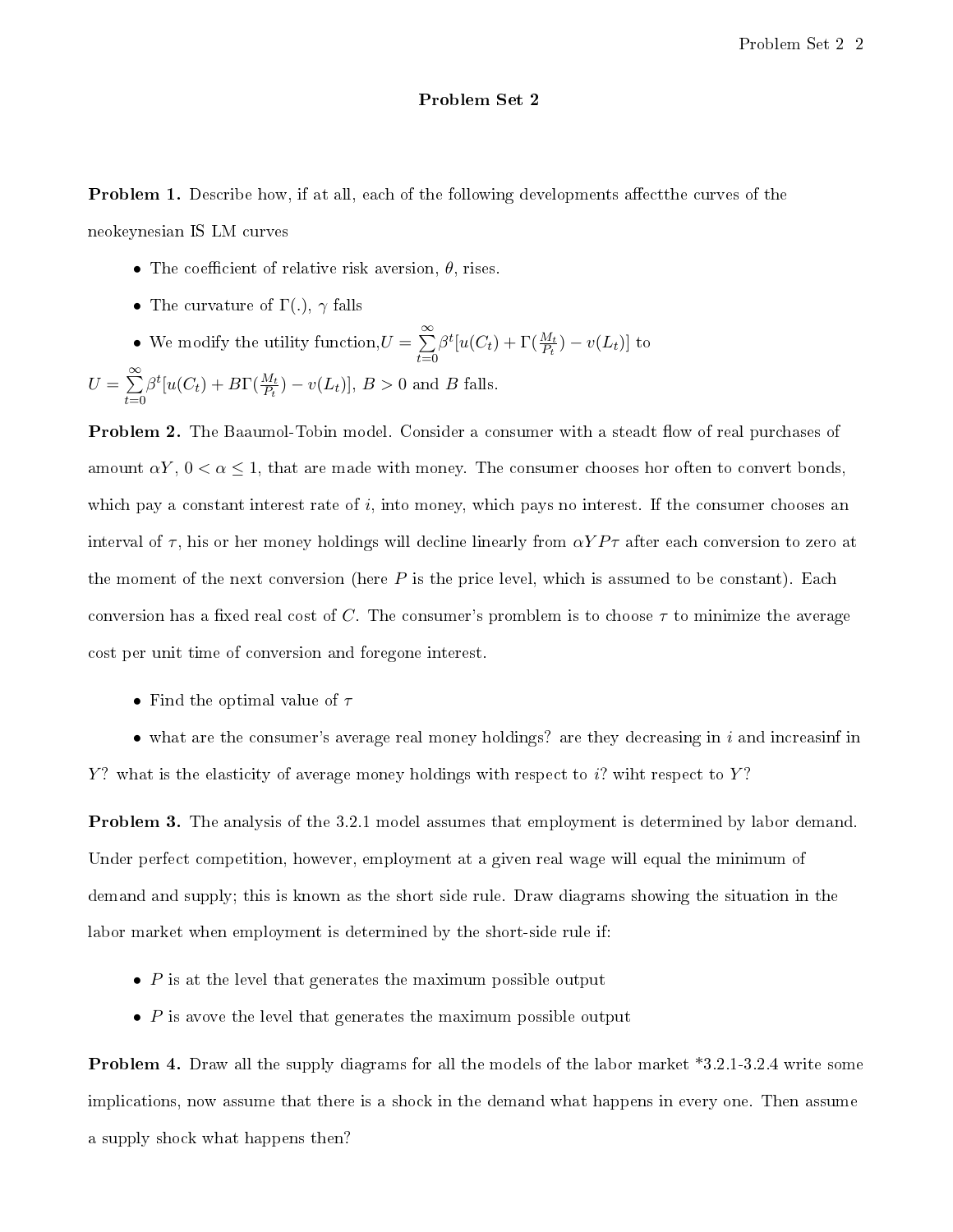**Problem 5.** Cental bank's ability to control the real interest rate. Suppose the economy is descrived by two equations. The traditional IS,  $Y_t = -r_t/\theta$ , The second one is the money market equilibrium condition, which we can write as  $m - p = L(r + \pi^e, Y) L_{r + \pi^e} < 0 L_Y > 0$ , where m and p denote the lnM and lnP

• Suppose  $P = \bar{P}$  and that  $\pi^e = 0$ . Find the expression for  $\frac{dr}{dm}$ . Does an increase in the money supply lower the real interest rate?

• Suppose the prices respond partially to increase in the money. Specifically, assume that  $\frac{dp}{dm}$  is exogenous, with  $0 < \frac{dp}{dm} < 1$ . Continue to assume that  $\pi^e = 0$ . Find the expresion for  $\frac{dr}{dm}$ . Does an increase in the money suply lower the real interest rate? Does achiving a given change in  $r$  require a change in  $m$  smaller, larger or the same size as in the previous bullet.

• Suppose increases the money also affect expected inflation. Specifically, assume that  $\frac{d\pi^e}{dm} > 0$ exogenously. Continue assuming  $0 < \frac{dp}{dm} < 1$ . Find the expresion for  $\frac{dr}{dm}$ . Does an increase in the money suply lower the real interest rate? Does achiving a given change in  $r$  require a change in  $m$  smaller, larger or the same size as in the previous bullet.

• Suppose there is complete and instantaneous price adjusment:  $\frac{dp}{dm} = 1$ ,  $\frac{d\pi^e}{dm} = 0$ . Find the expresion for  $\frac{dr}{dm}$ . Does an increase in the money suply lower the real interest rate?

**Problem 6.** The liquidity trap. Consider the following model. The dinamycs of inflations are given by the continious version of eq 22 and 23.  $\dot{\pi}(t) = \lambda[y(t) - \bar{y}(t)]$ . The IS takes the traditional form  $y(t) = -[i(t) - \pi(t)]/\theta$ ,  $\theta > 0$ . The central bank behaves according tor =  $r(lnY_t - ln\bar{Y}_t, \pi)$   $r'(.) > 0$   $r''(.) > 0$ , but subject to the constrain that the nominal interest rate connot be negative:  $i(t) = max[0, \pi(t) + r(lnY_t - ln\bar{Y}_t, \pi)]$ . Assume that  $\bar{y}(t) = 0$  for all t

• Sketch the agreegate demand curve for this model. That is set the points in  $(y, \pi)$  space that satissfy the IS equation and the rule above for the interest rate and the bank behavior

• Let  $(\tilde{y}, \tilde{\pi})$  denote the points on the agrgregate demand curve where  $\pi + r(y \ln Y_t - \ln \bar{Y}_t, \pi) = 0$ . sketch the paths of y and  $\pi$  over time if

- $\tilde{y} > 0$ ,  $\pi(0) > \tilde{\pi}$  and  $y(0) < 0$
- $\tilde{y} < 0$ and  $\pi(0) > \tilde{\pi}$
- $\tilde{y} > 0$ ,  $\pi(0) < \tilde{\pi}$  and  $y(0) < 0$